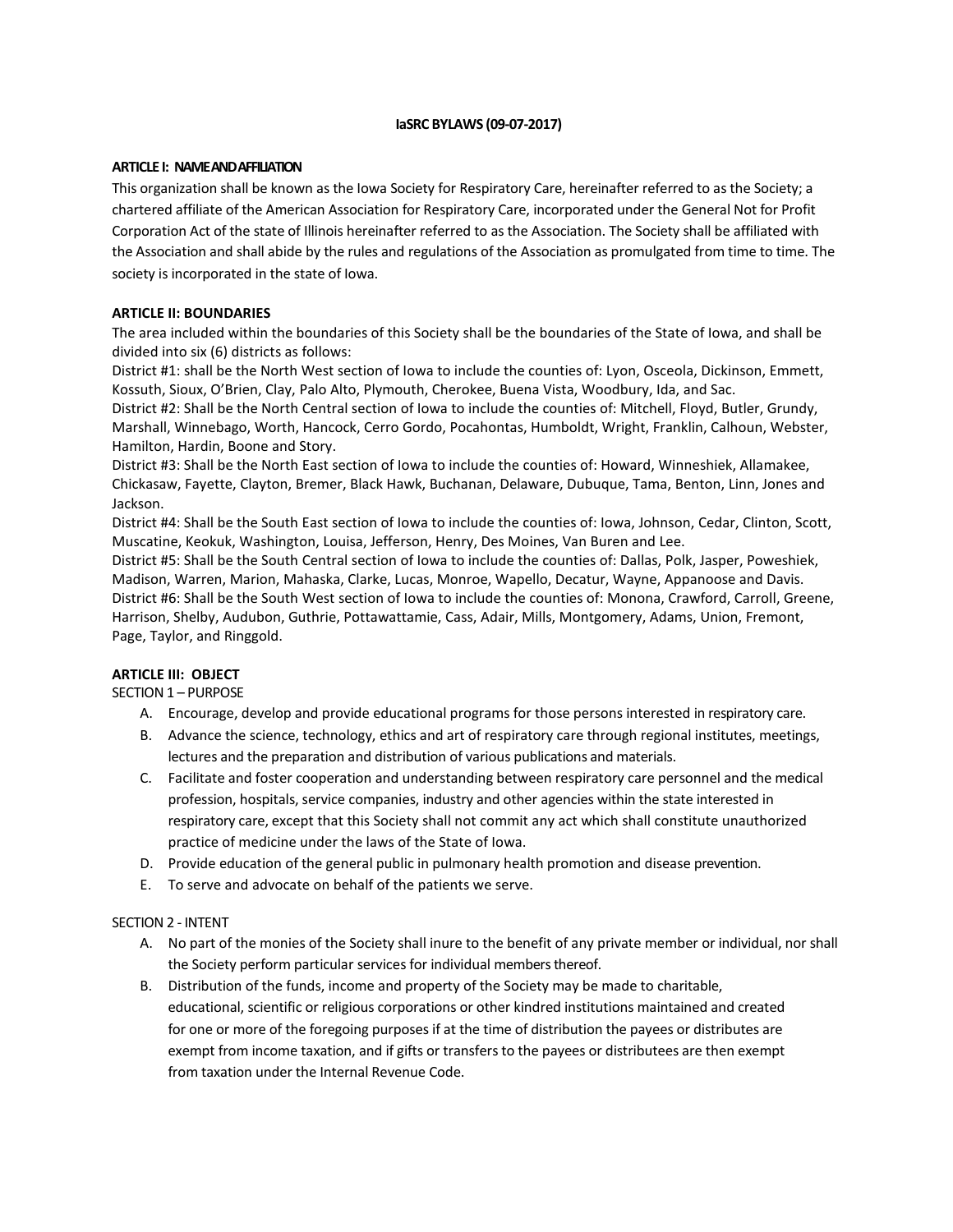- C. In the event of the dissolution of this Society, whether voluntary or involuntary, all of its remaining assets shall be distributed in such manner as the Board of Directors of this Society shall by majority vote determine to be best calculated to carry out the objectives and purposes for which the Society was formed. The distribution of the funds, income and property of this Society upon dissolution may be made available to any similar charitable, educational, scientific or religious corporations, community chests, foundations, or other kindred institutions maintained and created for one or more of the foregoing purposes if at the time of distribution the payee or distributee are then exempt from taxation under the provisions of the Internal Revenue Code.
- D. The Society shall not commit any act, which shall constitute unauthorized practice of medicine under the laws of the State of Iowa.
- E. The Society shall, to the maximum extent permitted by law, indemnify each of its present or former directors, officers, employees or other agents against expense, judgments, fines, settlements and other amounts actually and reasonable incurred in connection with any proceeding arising by reason of the fact that any such person is or was an agent of the Society.

# **ARTICLE IV: MEMBERSHIP**

# SECTION 1 - REQUIREMENTS

Current membership in the American Association for Respiratory Care (AARC) shall be the requirement for membership of this Society. Members of the AARC may choose to be a member of any one state affiliate only.

### SECTION 2 - CLASSES AND DUES

The membership of this Society shall include Active Member or Associate Member. Refer to the AARC Bylaws for full current descriptions and definitions of membership classes.

# SECTION 3 - ETHICS

If the conduct of any member shall appear to be in violation of the Articles of Incorporation, Bylaws, standing rules, code of ethics or any other regulations, policies and procedures adopted by the Society/Association, or shall appear to be prejudicial to the Society/Association's interests, such member may be reprimanded, suspended, or expelled in accordance with the procedures set forth in the Society/Association's policies and procedures.

### **ARTICLE V: OFFICERS AND DIRECTORS**

### SECTION 1 -OFFICERS

The officers of the Society shall be: a President, a President-Elect, (who shall automatically succeed to the presidency when the President's term ends), an Immediate Past President, a Vice President, a Secretary and a Treasurer.

### SECTION 2 - DISTRICT DIRECTORS

There shall be one director from each district on the Board of Directors who shall be elected by the membership of that district.

# SECTION 3 – DIRECTORS AT LARGE There shall be two (2) Director-at-Large positions.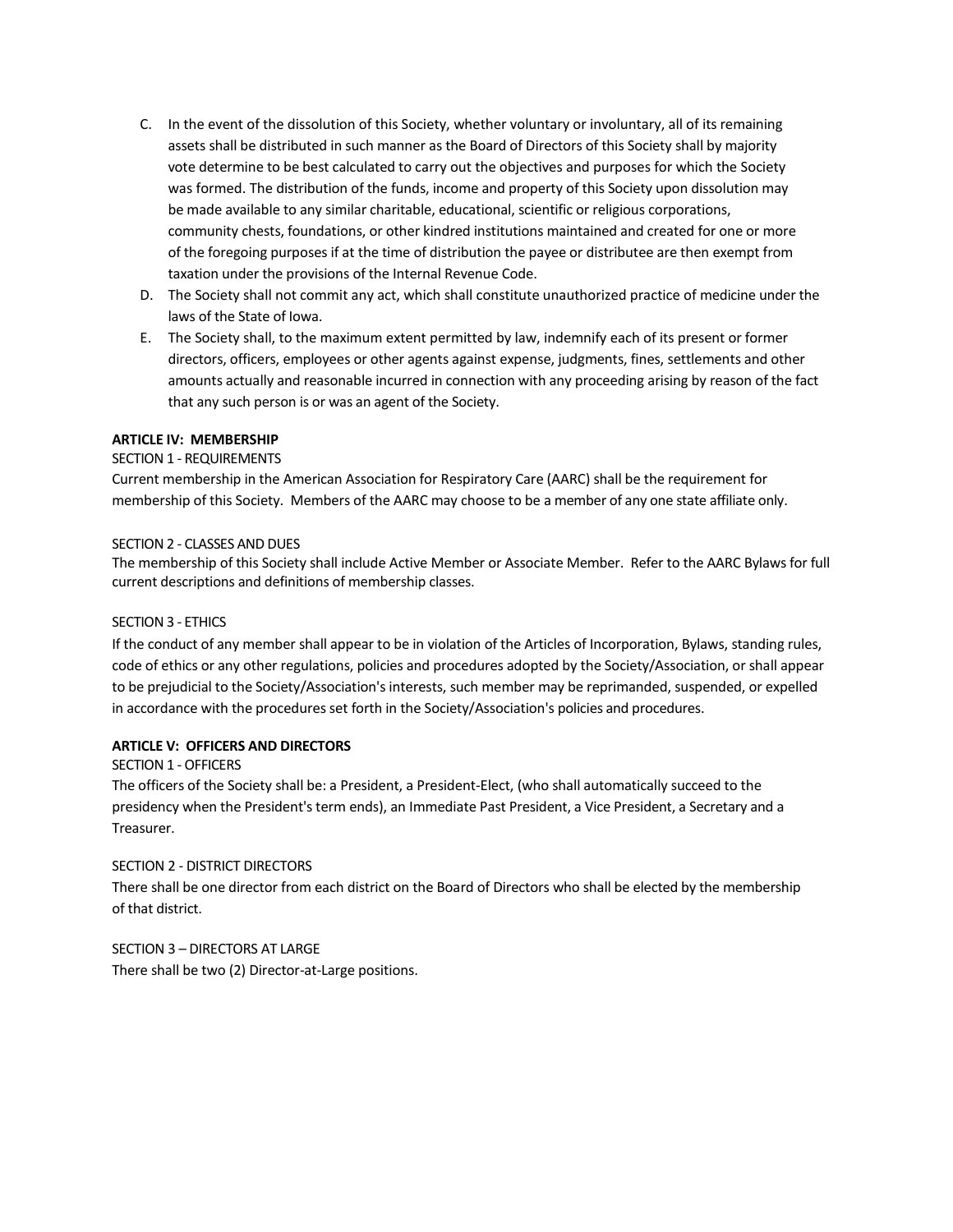# **ARTICLE VI: BOARD OF DIRECTORS**

## SECTION 1 - COMPOSITION AND POWERS

- A. The executive government of this Society shall be vested in a board of Active Members consisting of the President, President-Elect, Vice President, Secretary, Treasurer, Immediate Past President, Delegates and one Director from each educational district. Each of these Board members has the privilege of vote. If a Board vote is equally divided, the President's vote shall determine the vote's outcome. Committee Chairs and Committee members have the privilege of voice but no vote.
- B. The President shall be chair and presiding officer of the Board of Directors and the Executive Committee. The President shall invite such individuals to the meetings of the Board as deemed necessary, with the privilege of voice but no vote.
- C. The Board of Directors shall have the power to declare an office vacant by two-thirds (2/3) vote, upon refusal, neglect or inability of any member of the Board to perform the duties of that office, or any conduct deemed prejudicial to the Society. Written notice shall be given to the member that the office has been declared vacant.
- D. The Board of Directors shall have the power to conduct a telecommunications vote via the President of the Board. Results of the vote shall be tallied by the President and ratified by the Board of Directors at the next regular meeting.
- E. With the exception of the President-elect, all other "elect" positions shall have the privilege of voice, but not vote.

# SECTION 2 - DUTIES

- A. Supervise all business and activities of the Society within the limitations of these Bylaws.
- B. Adopt and rescind established policies and procedures of the Society.
- C. Determine remuneration, stipends and other related matters, after consideration of the budget.
- D. Perform such other duties as may be necessary or appropriate for the management of the Society.

## SECTION 3 - MEETINGS

- A. The Board of Directors shall meet at the annual business meeting and shall not hold fewer than two additional regular and separate meetings during each calendar year.
- B. Special meetings of the Board of Directors shall be called by the President at such times as the business of the Society shall require or upon written request of a majority of members of the Board of Directors filed with the President and Secretary of the Society.
- C. A majority of the Board of Directors shall constitute a quorum at any meeting of the Board.

# SECTION 4 – MAIL/ELECTRONIC VOTE

Whenever, in the judgment of the Board of Directors, it is necessary to present any business to the membership prior to the next regular or annual business meeting, the Board of Directors may, unless otherwise required by these Bylaws, instruct the Elections Committee to conduct a vote of the membership by either electronic or U. S. mail. The question thus presented shall be determined according to a plurality of the valid votes received within thirty (30) days after the date of such submission except in the case of a change in the Bylaws, when a two-thirds (2/3) majority of the valid votes received is required. Any and all action approved by the members in accordance with the requirements of this article shall be binding upon each member thereof.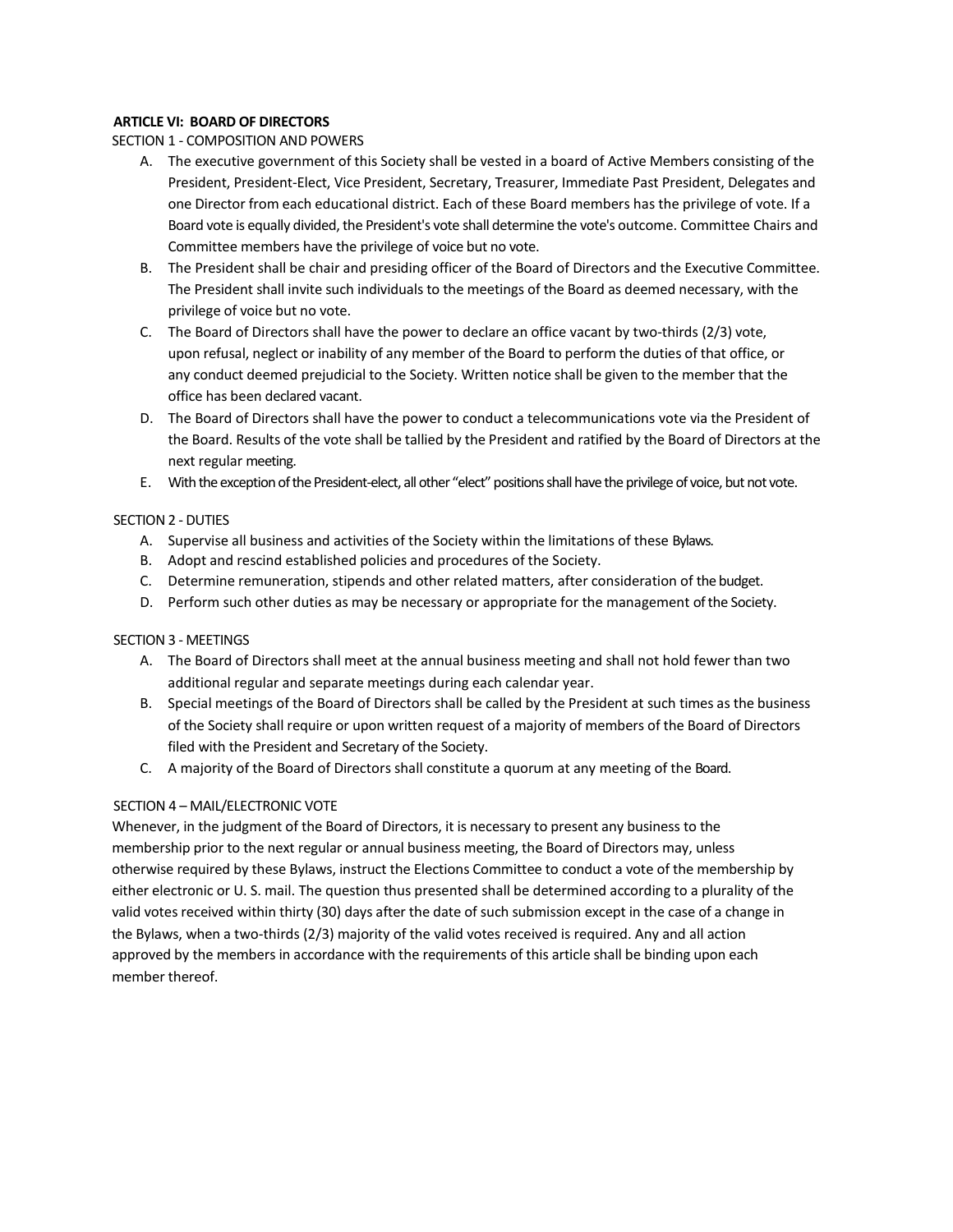# SECTION 5 - EXECUTIVE COMMITTEE

The Executive Committee of the Board of Directors shall consist of the President, President-Elect or Immediate Past President (both never serve concurrently), Vice President, Secretary, Treasurer and Senior Delegate. They shall have the power to act for the Board of Directors between meetings of the Board of Directors and such action shall be subject to ratification by the Board at the next regular meeting. The Executive Committee shall also function as the Budget Committee.

## SECTION 6 - MULTIPLE OFFICES

No officer, District Director or Delegate shall hold another Society elected office simultaneously.

# **ARTICLE VII: DELEGATION**

The Delegation shall be composed of two (2) Delegates, hereinafter referred to as the Delegation.

# **ARTICLE VIII: ANNUAL BUSINESS MEETING**

SECTION 1 - DATE AND PLACE

- A. The Society shall hold an annual business meeting each calendar year.
- B. The date and place of the annual business meeting shall be decided in advance by the Board of Directors.
- C. In the event of a major emergency the Board of Directors shall have the authority to cancel the scheduled meeting, set a new date and inform the membership of such.

### SECTION 2 – PURPOSE AND NOTIFICATION

- A. The annual business meeting shall be for the purpose of receiving reports of officers and committees, and for other business brought by the President, Board of Directors or the membership.
- B. Additional business meetings shall be for the purpose of receiving reports and other business brought by the President, Board of Directors or the membership.

### SECTION 3 - QUORUM

A majority of the voting members registered at a duly called business meeting shall constitute a quorum.

## **ARTICLE IX: MEDICAL ADVISOR**

The Society shall have at least one (1) Medical Advisor, and shall conform to the AARC Bylaws concerning the Society Medical Advisor.

# **ARTICLE X: DISTRICT ORGANIZATION**

SECTION 1 - DISTRICT BOUNDARIES

The Districts shall be named and their geographic boundaries shall be determined by the Board of Directors.

### SECTION 2 - ORGANIZATION

- A. The internal organization of each district shall be the concern of the membership of that district, subject to the approval of the Board of Directors, and is consistent with the Bylaws.
- B. District membership shall be determined by the mailing address furnished to the Association.

# SECTION 3 -OFFICERS

Each district shall elect a Director who shall become a member of the Board of Directors.

# **ARTICLE XI: PARLIAMENTARY AUTHORITY**

The rules contained in Robert's Rules of Order, newly revised, shall govern whenever they are not in conflict with the Articles of Incorporation, Bylaws, standing rules or other rules of the Society or Association.